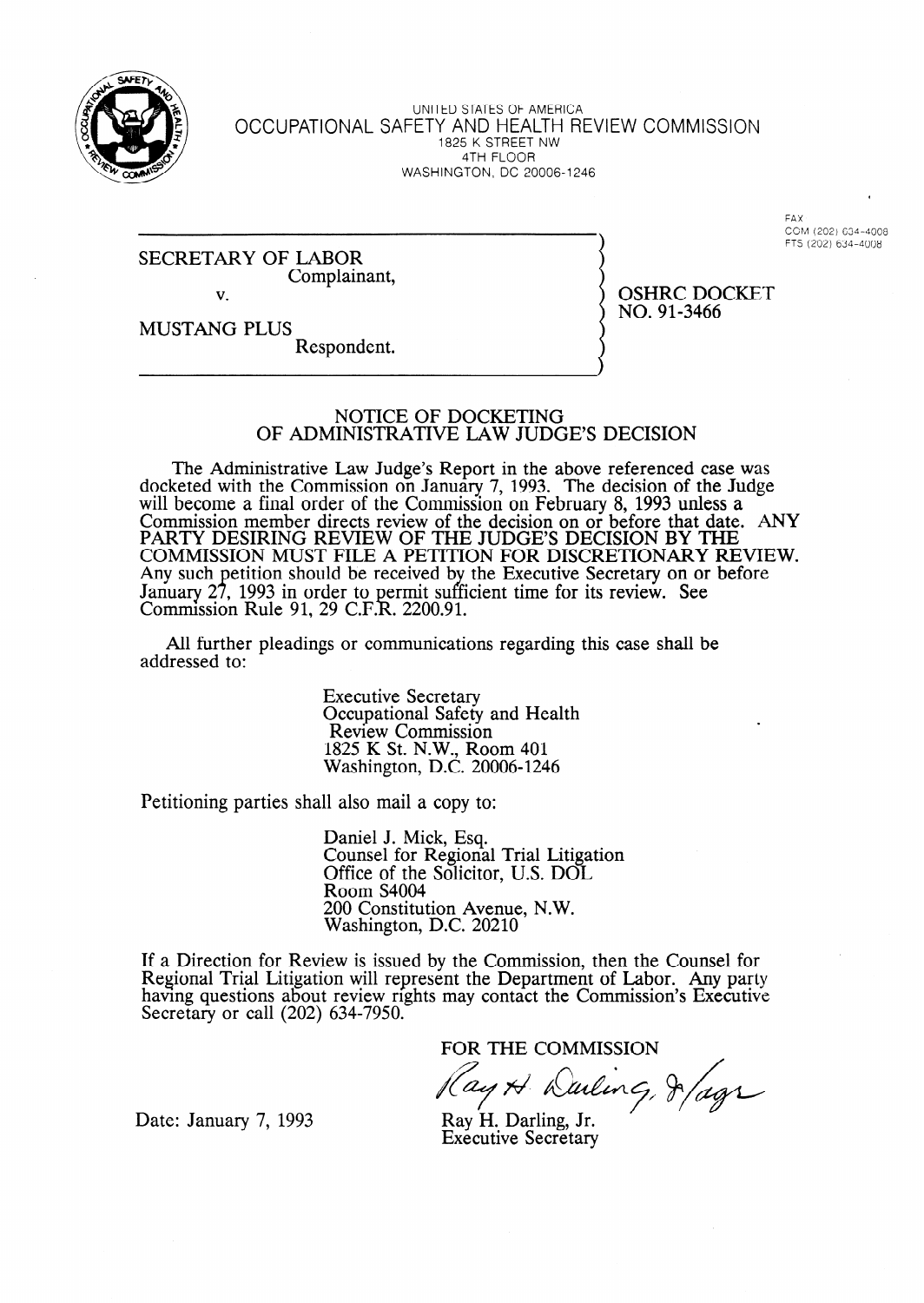## DOCKET NO. 91-3466

## NOTICE IS GIVEN TO THE FOLLOWING:

Daniel J. Mick, Esq. Counsel for Regional Trial Litigation Office of the Solicitor, U.S. DOL Room S4004 200 Constitution Ave., N.W. Washington, D.C. 20210

James E. White, Esq.<br>Regional Solicitor Regional Solicitor<br>Office of the Soli Office of the Solicitor, U.S. DOL<br>525 Criffin Souare Bldg Suite 501 525 Griffin Square Blhg., Suite 501 OTHIM & Toung Streets  $D$ anas, T $\Lambda$  75202

William W. Dendy, General Manager<br>Mustang Plus mustung 1 103<br>4333 Scottsda  $231$  Dallas, TX 75227  $D$  and  $D$ ,  $T$   $T$   $T$   $T$   $T$   $T$ 

Administrative Law **Occupational Safety and** Review Commission e ederal Building, Ro 1100 Commerce Street Dallas, TX 75242 0791

00103372322:06

 $\hat{\mathcal{L}}$ 

 $\mathcal{L}$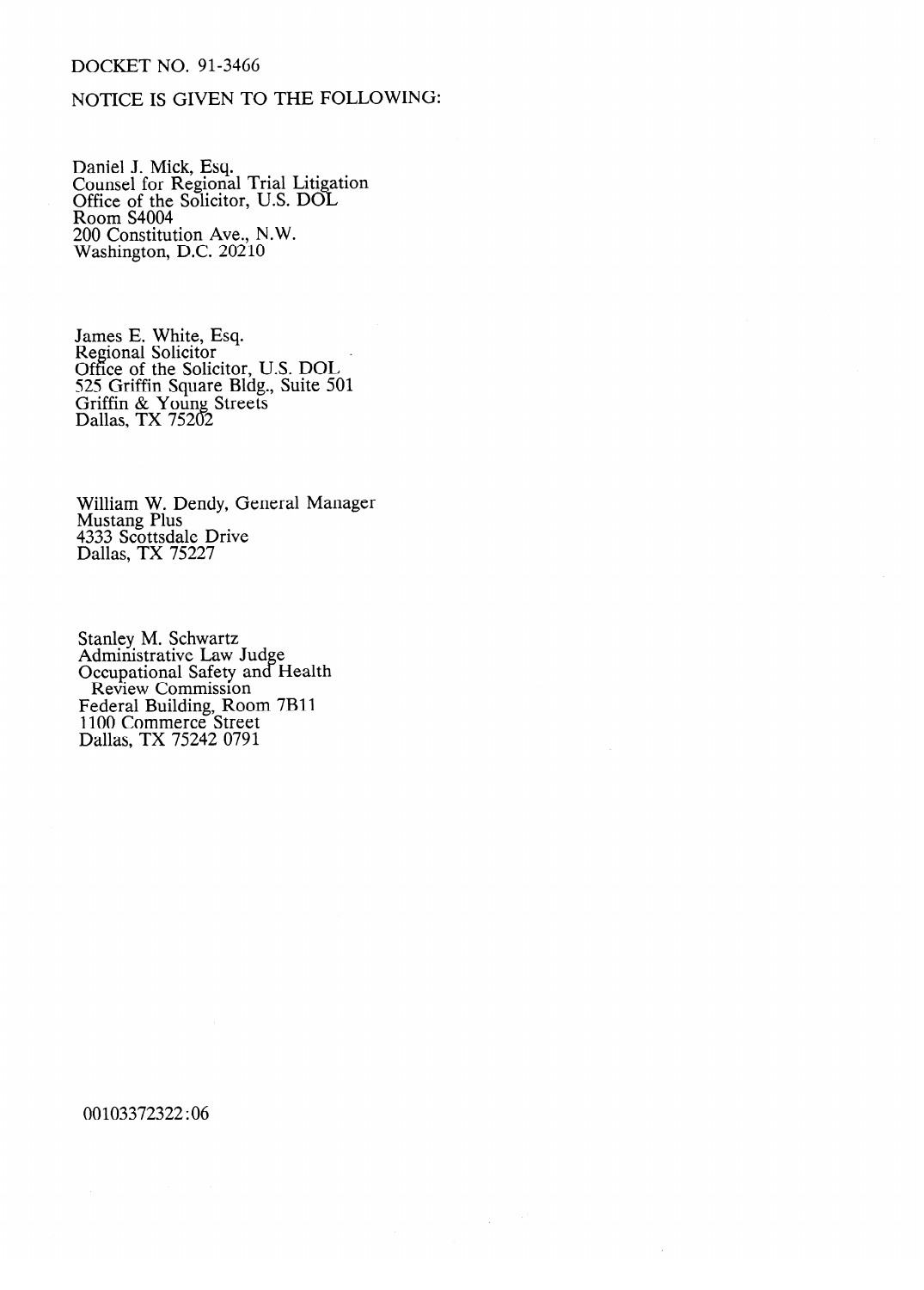

UNITED SIATES OF AMERICA OCCUPATIONAL SAFETT AND HEALTH REVIEW COMMISSION ROOM 7B11, FEDERAL BUILDING<br>1100 COMMERCE **1100 COMMERCE**  $D$ 

PHONE. COM (214) 767-5271<br>FTS 729-5271 **FAX** COM (214) 767-0350 **FTS 729-0350** 

| SECRETARY OF LABOR,  |  |                          |
|----------------------|--|--------------------------|
| Complainant,         |  |                          |
| v.                   |  | OSHRC DOCKET NO. 91-3466 |
| <b>MUSTANG PLUS,</b> |  |                          |
| Respondent.          |  |                          |

**APPEARANCES:** 

Text Greenberg, Text Greenberg, Collar Ballas, Text Greenberg, 2011<br>
The Complainant For the Respondent For the Complainant

William W. Dendy, pro se.

Before: Administrative Law Judge Stanley M. Schwartz

## DECISION AND ORDER

This is a proceeding brought before the Occupational Safety and Health Review Commission ("the Commission") pursuant to section 10 of the Occupational Safety and Health Act of 1970, 29 U.S.C. § 651 et seq. ("the Act"). As a result of an inspection of Respondent's workplace, a serious citation containing 8 items and a non-serious citation containing 3 items were issued by the Secretary.

A hearing in this matter was held on November 6, 1992 in Dallas, Texas. At the completion of the hearing, the Secretary and Respondent were afforded an opportunity to discuss settlement of this matter. They were successful in reaching an agreement with respect to all pending issues.